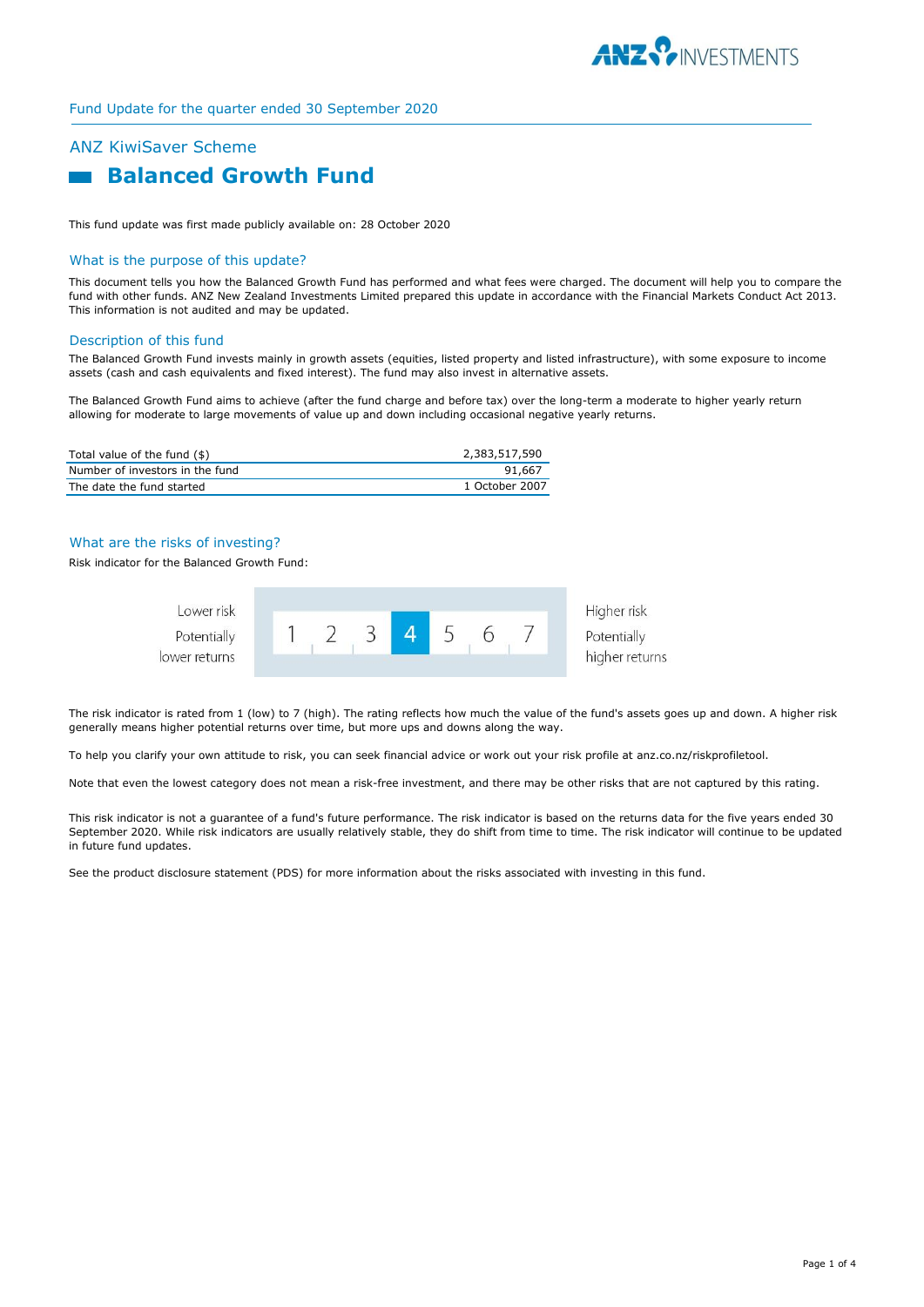# How has the fund performed?

|                                               | Average over past<br>five years | Past year |
|-----------------------------------------------|---------------------------------|-----------|
| Annual return                                 |                                 |           |
| (after deductions for charges and tax)        | 6.60%                           | 2.70%     |
| Annual return                                 |                                 |           |
| (after deductions for charges but before tax) | 7.85%                           | 4.00%     |
| Market index annual return                    |                                 |           |
| (reflects no deduction for charges and tax)   | 8.71%                           | $4.00\%$  |

The market index annual return is calculated using the target investment mix and the indices of each asset class.

Additional information about the market index is available in the statement of investment policy and objectives on the offer register at www.disclose-register.companiesoffice.govt.nz.



# **Annual return graph**

This shows the return after fund charges and tax for each of the last 10 years ending 31 March. The last bar shows the average annual return for the last 10 years, up to 30 September 2020.

**Important:** This does not tell you how the fund will perform in the future.

Returns in this update are after tax at the highest prescribed investor rate (PIR) of tax for an individual New Zealand resident. Your tax may be lower.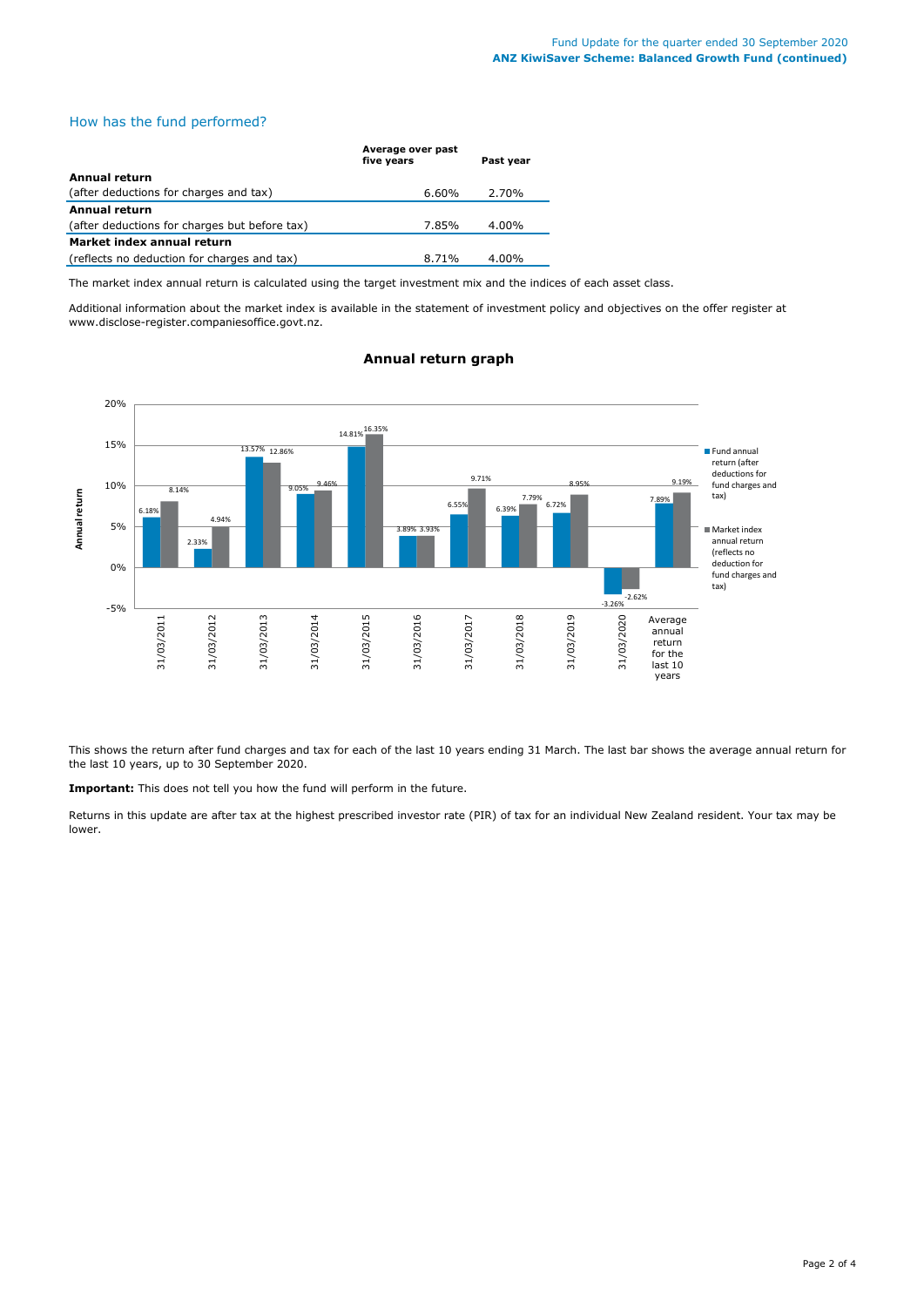## What fees are investors charged?

Investors in the Balanced Growth Fund are charged fund charges. In the year to 31 March 2020 these were:

|                                             | % of net asset value          |  |
|---------------------------------------------|-------------------------------|--|
| Total fund charges <sup>1</sup>             | 1.01%                         |  |
| Which are made up of:                       |                               |  |
| Total management and administration charges | 1.01%                         |  |
| Including:                                  |                               |  |
| Manager's basic fee                         | 0.95%                         |  |
| Other management and administration charges | $0.06\%$                      |  |
| <b>Total performance based fees</b>         | $0.00\%$                      |  |
|                                             | Dollar amount per<br>investor |  |
| <b>Other charges</b>                        |                               |  |
| Membership fee <sup>2</sup>                 | \$18                          |  |

Investors are not currently charged individual action fees for specific actions or decisions (for example, for withdrawing from or switching funds). See the PDS for more information about Scheme fees.

Small differences in fees and charges can have a big impact on your investment over the long term.

## Example of how this applies to an investor

Sarah had \$10,000 in the fund at the start of the year and did not make any further contributions. At the end of the year, Sarah received a return after fund charges were deducted of \$270 (that is 2.70% of her inital \$10,000). Sarah also paid \$18 in other charges. This gives Sarah a total gain after tax of \$252 for the year.

# What does the fund invest in?

# **Actual investment mix<sup>3</sup> Target investment mix<sup>3</sup>**

This shows the types of assets that the fund invests in. This shows the mix of assets that the fund generally intends to invest in.